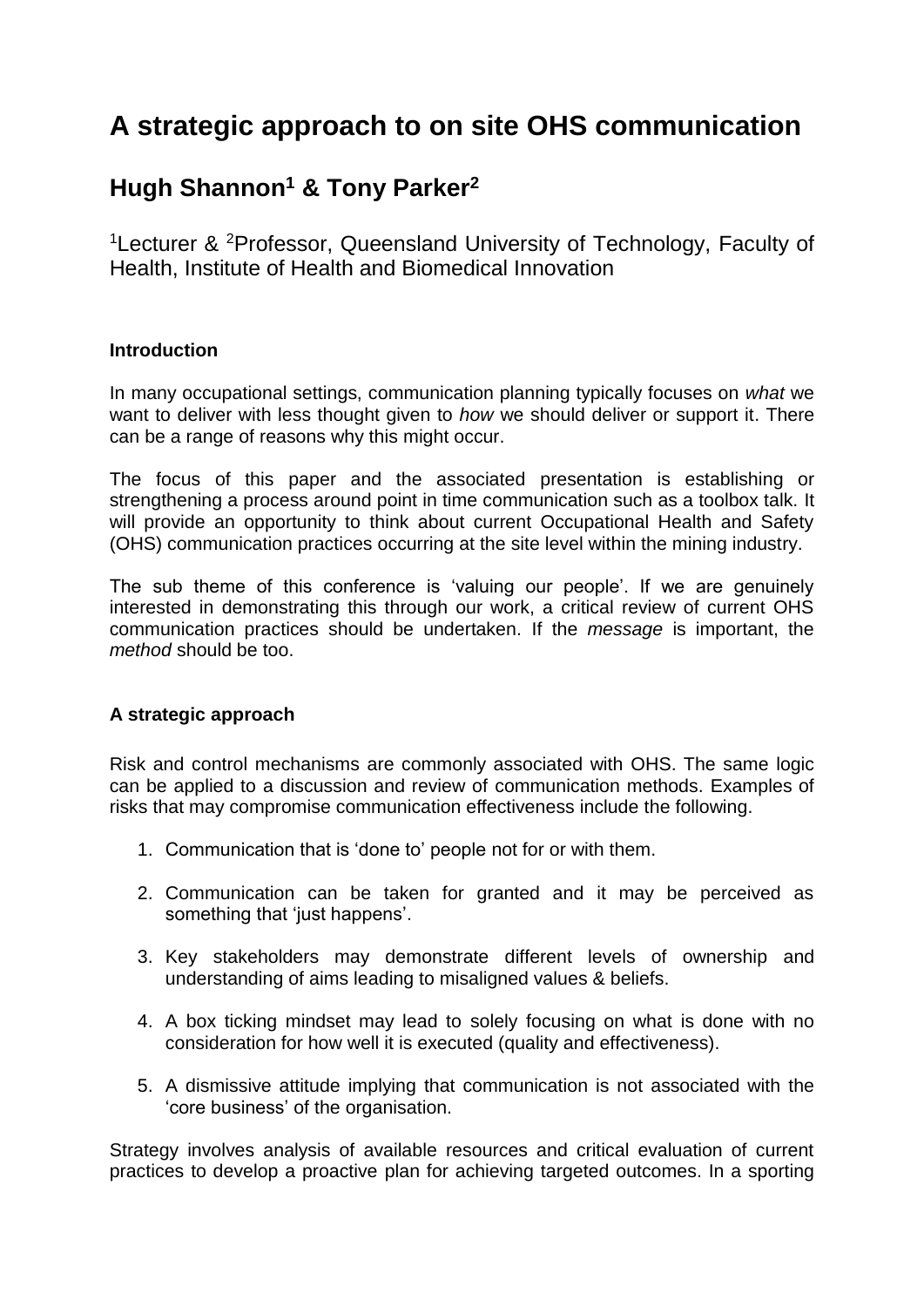context, successful football teams develop attacking strategies for execution when in possession of the ball and defensive strategies to counteract the actions of their opponents. These strategies are planned, practised, implemented and adapted in response to the dynamic nature of game play.

The same principles can be applied to OHS communication in the workplace. The four stage communication process model presented below provides a framework for review of current practice and a strategic approach to future planning.

#### **A four stage communication process model**

The communication process model proposed in this paper outlines four stages preceding and following on from point in time communication. The four stages are listed below and presented diagrammatically in figure 1.

- Stage 1: **P**REPARE
- Stage 2: **P**RIME
- Stage 3: **D**ELIVER
- Stage 4: **R**EINFORCE



**Figure 1**. A four stage communication process model

Stages 1 and 3 are primarily associated with key stakeholders responsible for operation of the site as well as personnel directly involved in management of the process. Stages 2 and 4 are primarily associated with preparing the workforce for point in time communication and supporting future application of the information.

Examples of barriers capable of impeding change during each of the four stages of the communication process model are listed in table 1 on the following page. These barriers are counter-balanced by a range of enabling factors for progress outlined in table 1. The enabling factors present an opportunity for establishing or maintaining a positive and progressive OHS culture at the site level.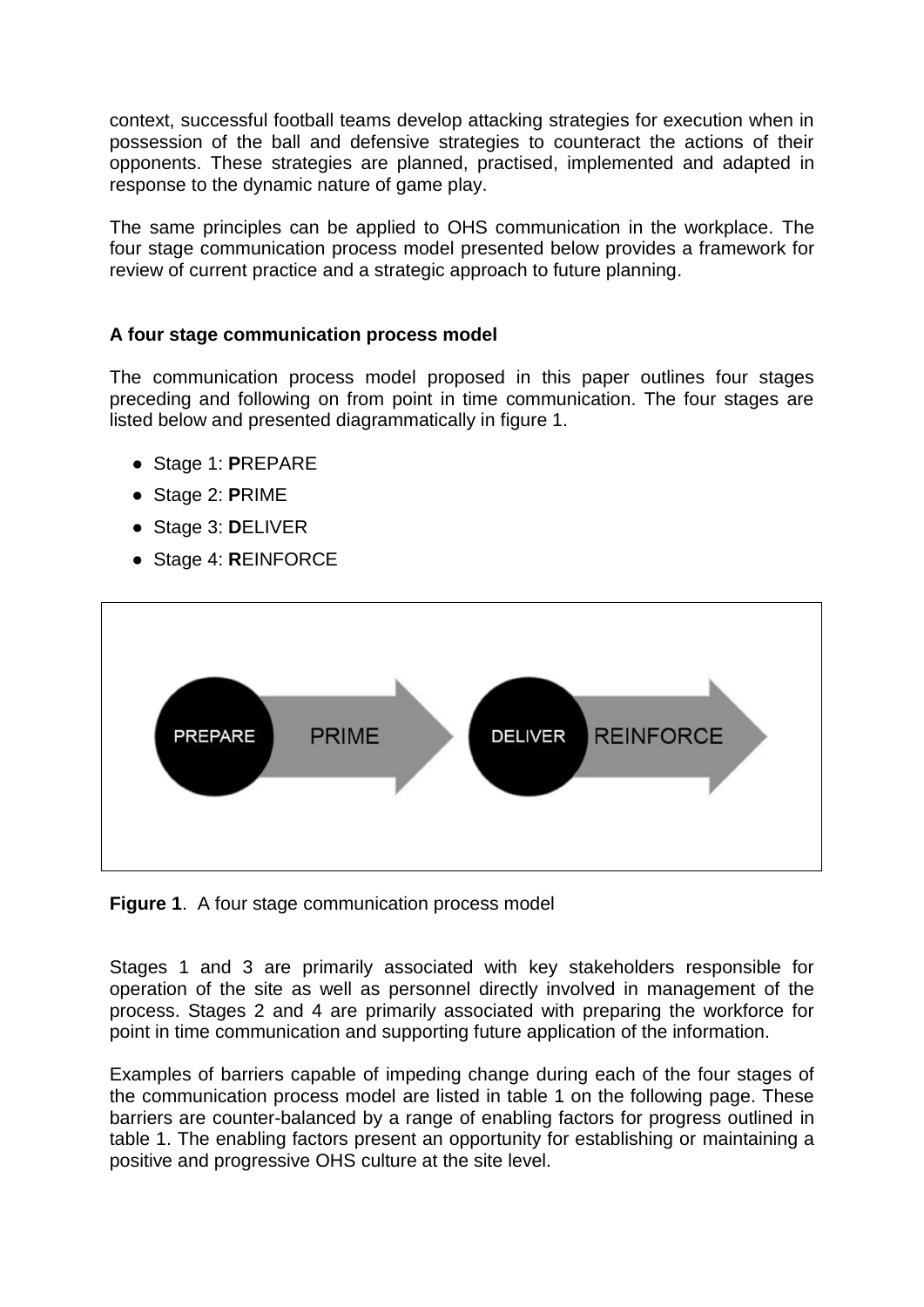| <b>Stage</b> | <b>Barriers to change</b>                                                                             | <b>Enabling factors for progress</b>                                                                               |
|--------------|-------------------------------------------------------------------------------------------------------|--------------------------------------------------------------------------------------------------------------------|
| 1. Prepare   | • No shared vision among key<br>stakeholders at the site<br>• Solely focused on arranging<br>delivery | • Shared values & beliefs<br>• Coordinated approach<br>• Dynamic process driven<br>philosophy (evolution & growth) |
| 2. Prime     | • No prior notification<br>• Passive notification                                                     | • Active notification<br>• Rationale provision                                                                     |
| 3. Deliver   | • Negative leading comments<br>• Isolated & disconnected                                              | • Cueing (content & purpose)<br>• Emphasising workforce value in<br>context                                        |
| 4. Reinforce | • No follow-up action with the<br>workforce<br>• Assumed adoption &<br>application of information     | • Genuine opportunities for<br>feedback (upstream &<br>downstream)<br>• Active follow-up (feed-forward)            |

**Table 1.** Examples of barriers and enablers associated with each stage

# **Conclusion and recommendations**

To conclude, we reiterate a key point from earlier in this paper:

#### *"If the message is important, the method should be too."*

If you value your people, it is necessary to critically review current OHS communication practices and strive for best practice. At some sites, this may involve establishing a process around point in time communication such as a toolbox talk. At other sites, this may involve strengthening the process.

After reviewing the content of this paper, we encourage you to read the questions posed below, reflect on current practice and identify how strategic implementation can be achieved at your site or within your organisation.

- Q1. Is there consistent implementation of all four stages of the communication process model occurring at your site or within your organisation?
- Q2. How can your site or organisation improve the quality of the process?